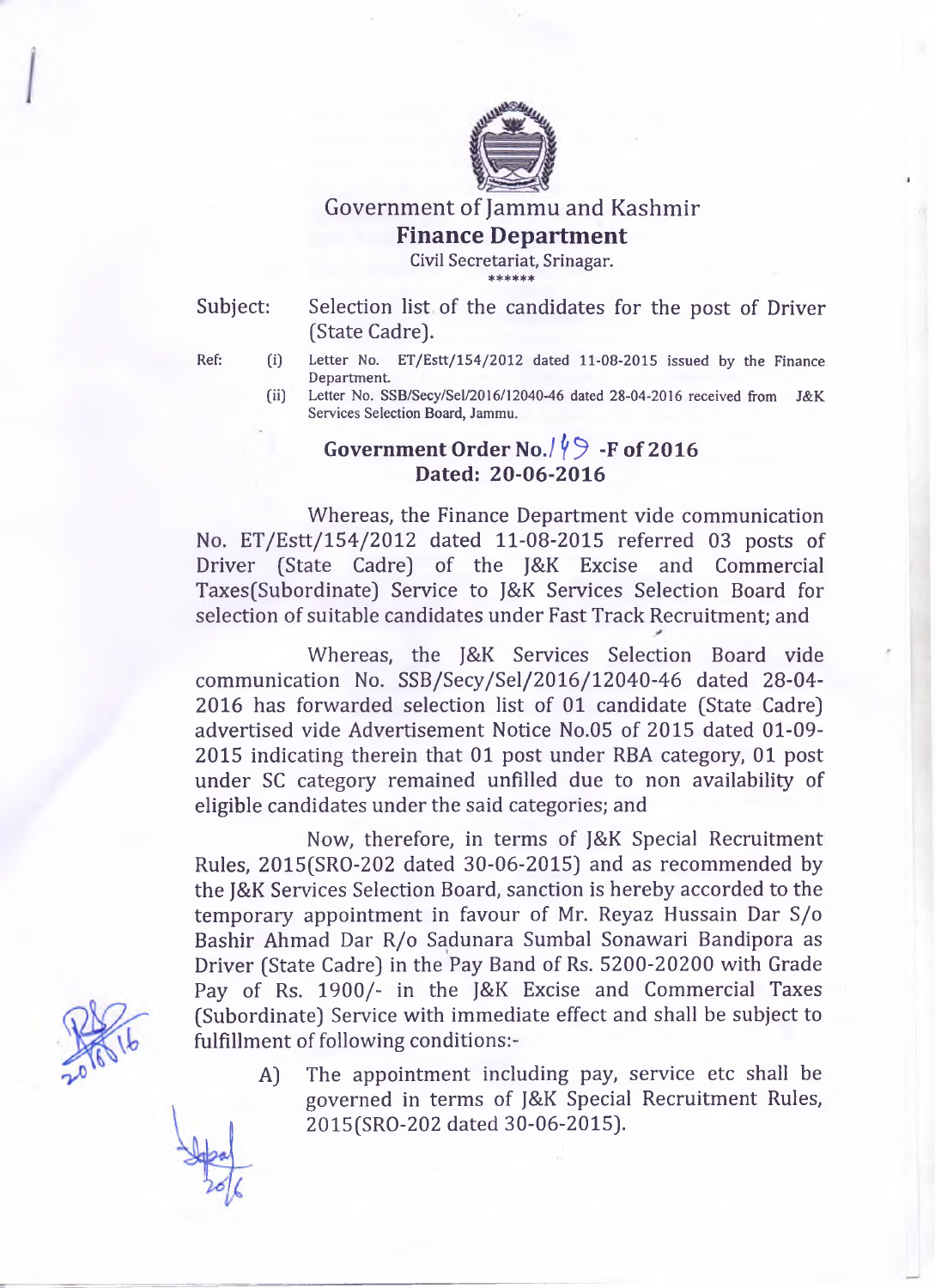- B) The appointee shall report to the Commissioner, Commercial Taxes within a period of 21 days from the date of issue of the order.
- C) In case of failure of appointee to join within the stipulated period, his appointment shall be deemed to have been cancelled without any further notice.
- D) The appointee shall be allowed to join only on production of the following certificates in original
	- **1. Academic/Technical Qualification Certificates.**
	- **2. Matriculation/Date of Birth Certificate.**
	- **3. Health Certificate issued by Chief Medical Officer.**
	- **4. Permanent Resident Certificate issued by the Competent Authority.**
	- **5. Certificates from the District Industries Centre(DIC) and District Employment & Counseling Centre to the effect that no loan under the self employment scheme has been taken by the appointee.**
	- **6. Relevant category certificates (in case of candidates belonging to reserved categories).**
- E) The appointment of the candidate as Driver shall further be subject to the following conditions:
	- **i. The appointee shall give an undertaking duly attested by the First Class Magistrate in the shape of an affidavit to the effect that in case adverse report about his character and antecedents is received from Inspectoj General of Police, (CID), J&K to whom a reference shall be made by the concerned HoD, the candidate shall have no right to claim his appointment as Driver and his appointment as such shall be deemed to has been cancelled ab-initio.**
	- **ii. If on verification, the certificate(s) produced by the appointee are proved to be fake or forged, the appointment shall be cancelled ab-initio.**
	- **iii. The salary of the appointee shall not be drawn and disbursed to them unless the satisfactory reports in respect of (i) and (ii) above are received in their favour.**
	- **iv. The appointment of the said candidate shall be governed by the "New Pension Scheme" as per SRO 400 of 2009 dated 24.12-2009.**
	- **v. The inter-se-seniority of the appointee shall be strictly as per his merit in the select list.**

By order of the Government of Jammu and Kashmir.

Sd/- **(Navin K. Choudhary), IAS Commissioner/Secretary to Government Finance Department**

No:-ET/Estt/93/2016 Dated: 20-06-2016

Copy to the:-

**1. Commissioner Commercial Taxes, J&K, Srinagar.**

**2. Excise Commissioner, J&K, Srinagar.**